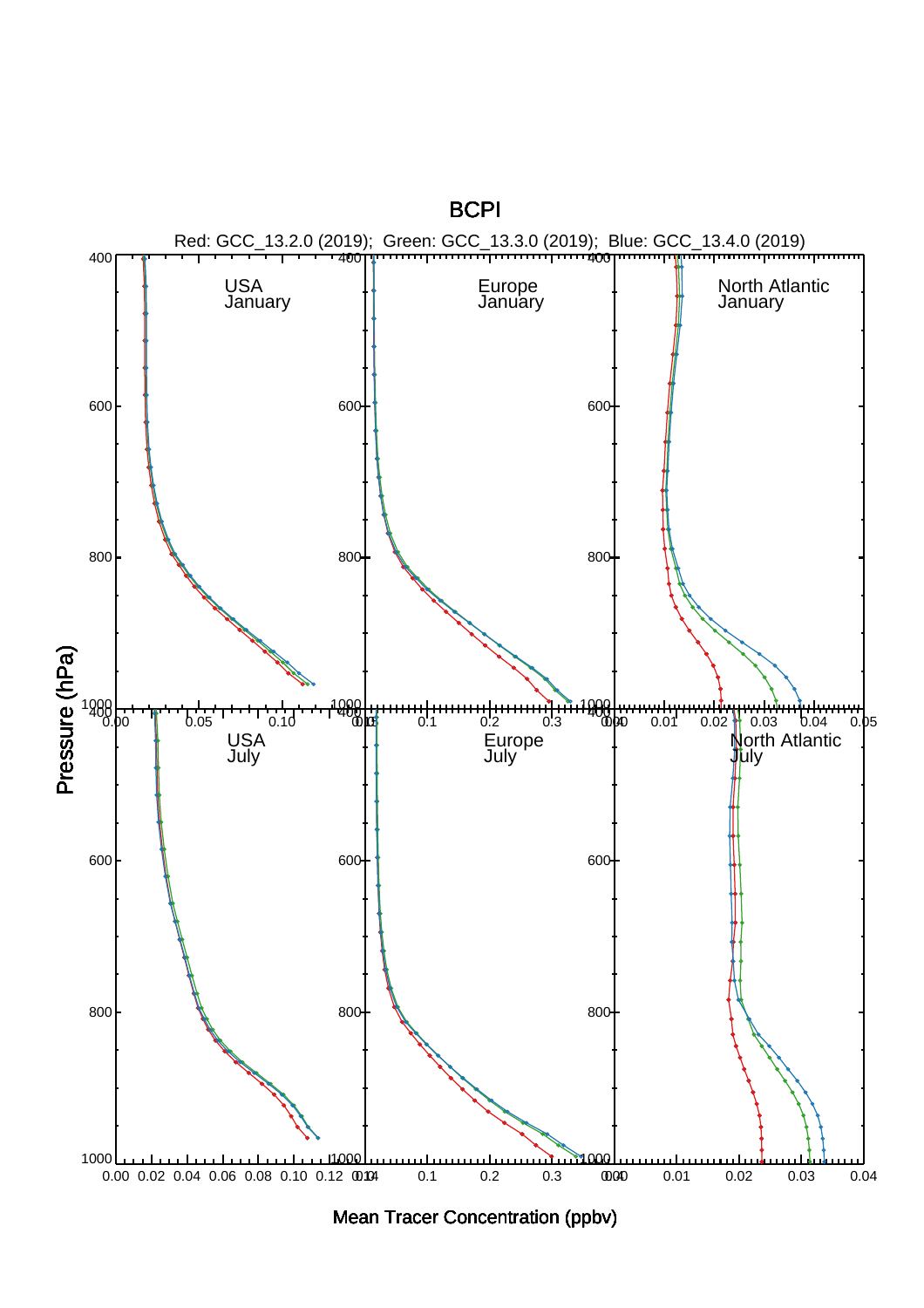

Mean Tracer Concentration (ppbv)

SO4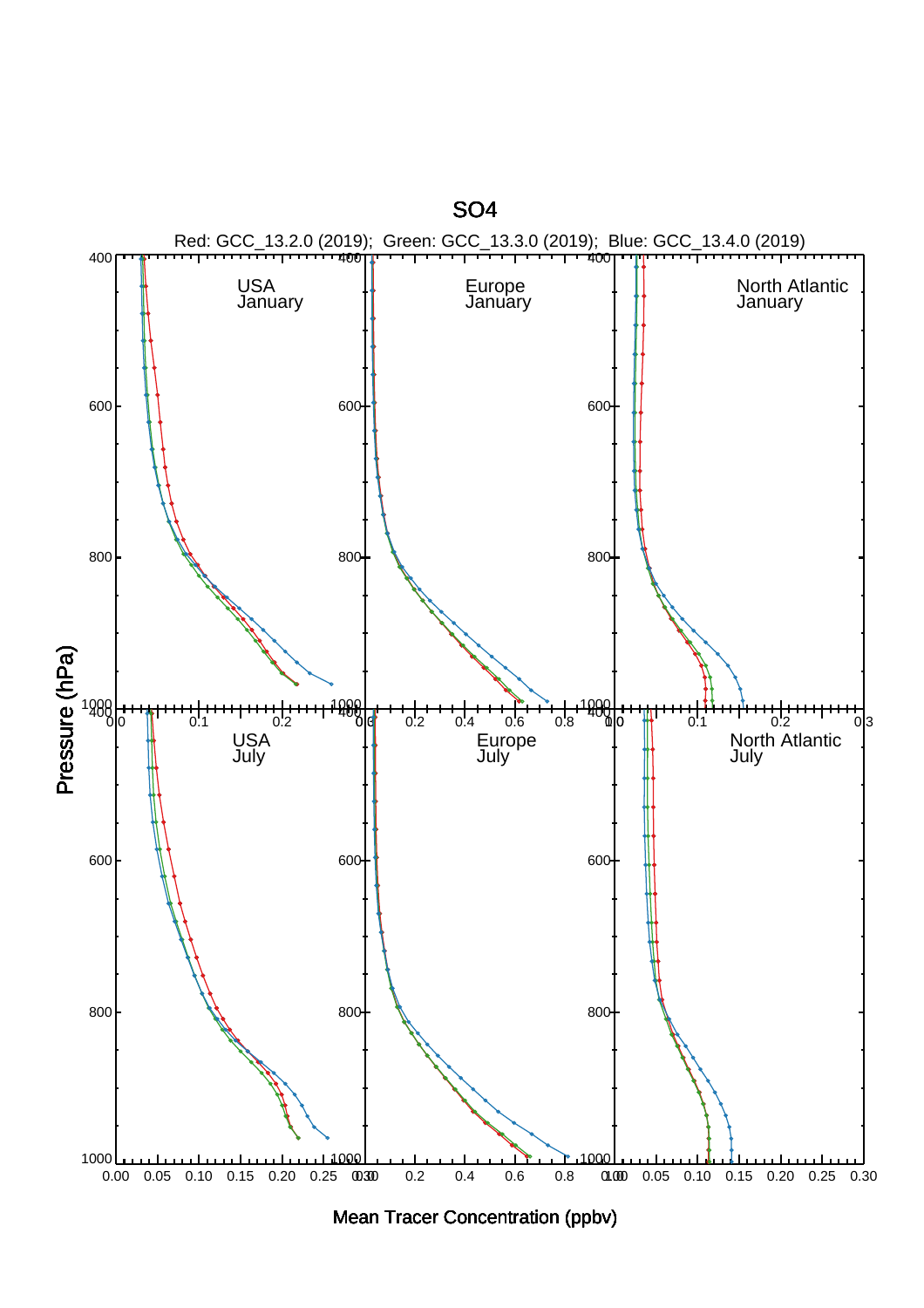

Mean Tracer Concentration (ppbv)

DST1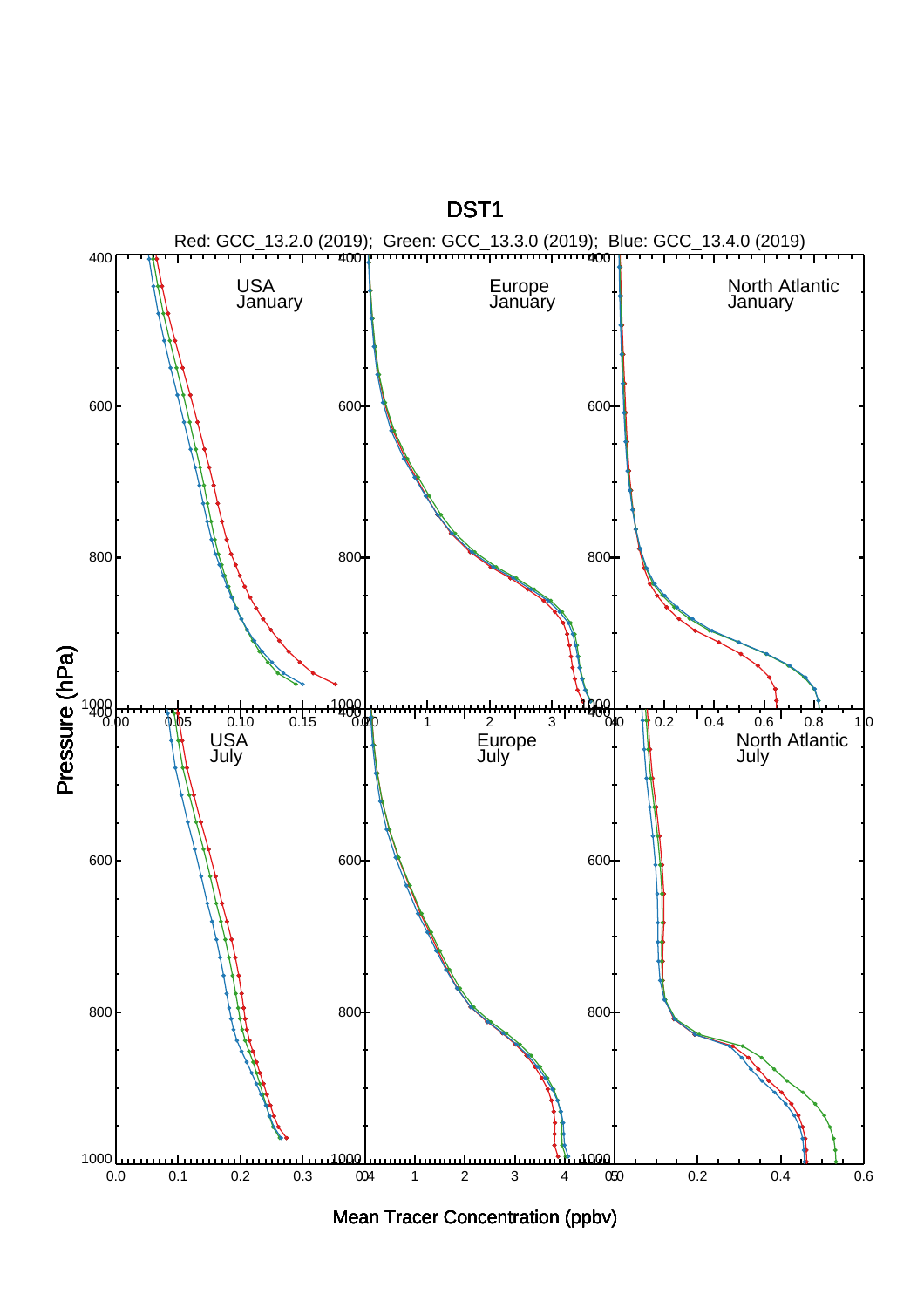

Mean Tracer Concentration (ppbv)

## **SALA**